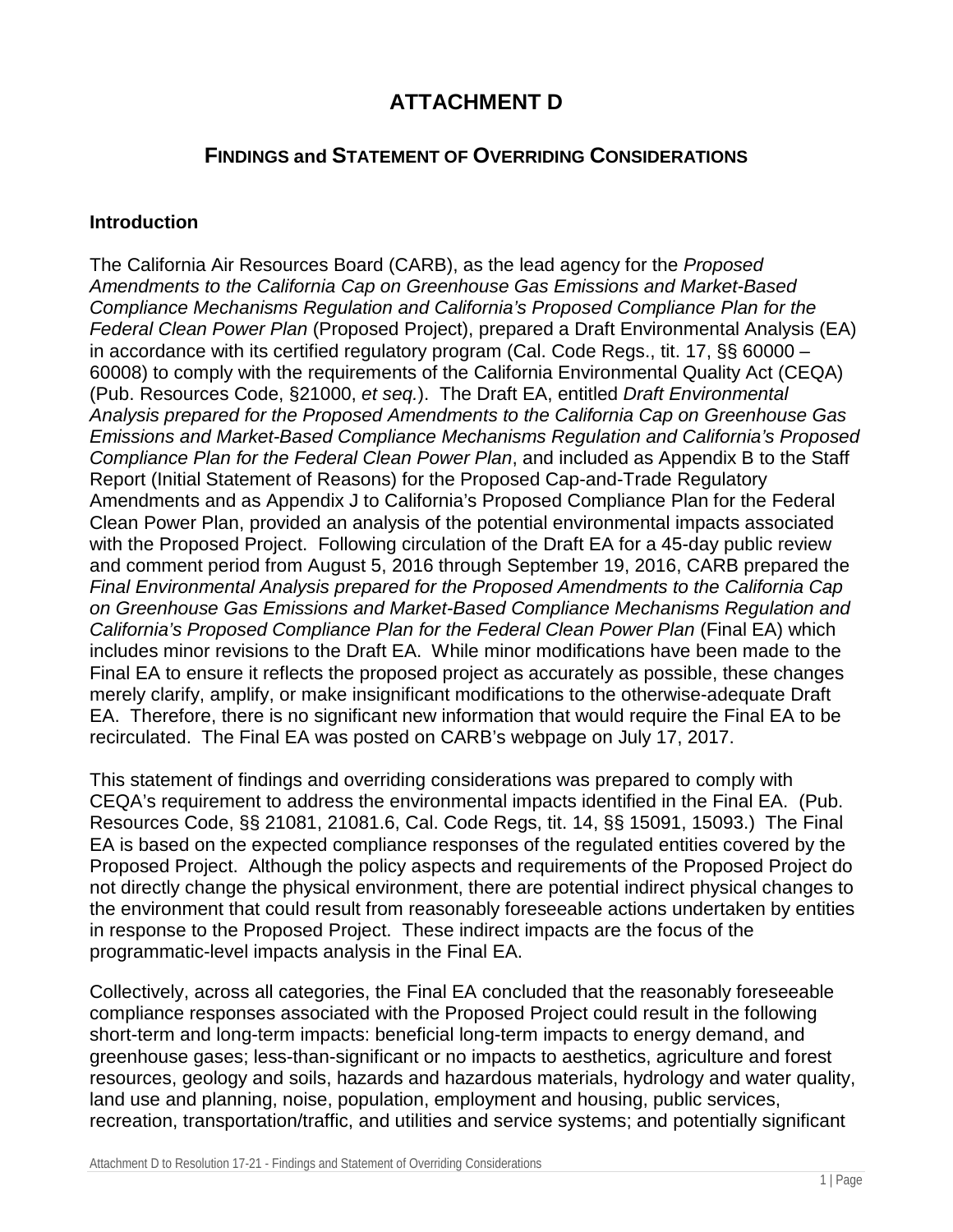and unavoidable adverse impacts to aesthetics, agriculture and forest resources, air quality, biological resources, cultural resources, geology and soils, hazards and hazardous materials, hydrology and water quality, land use and planning, noise, recreation, and transportation/traffic. The potentially significant and unavoidable adverse impacts are disclosed for both short-term, construction-related activities and long-term operational activities, which is why some resource areas are identified above as having both less-thansignificant impacts and potentially significant impacts.

CARB's certified regulatory program requires that before adoption of an action for which significant adverse environmental impacts have been identified during the review process, CARB consider feasible mitigation measures and alternatives that could substantially reduce the impacts. (Cal. Code Regs, tit. 17, §60006.) CEQA places the burden on the approving agency to affirmatively show that it has considered feasible mitigation and alternatives that can lessen or avoid identified impacts through a statement of findings for each identified significant impact. (Pub. Resources Code, §21081.) CEQA Guidelines section 15091 provides direction on the content of the statement of findings. That section states that one or more of the following findings should be identified for each impact:

- Changes or alterations have been required in, or incorporated into, such projects which avoid or substantially lessen the significant environmental effect as identified in the final environmental impact report.
- Such changes or alterations are within the responsibility and jurisdiction of another public agency and not the agency making the finding. Such changes have been adopted by such other agency, or can and should be adopted by such other agency.
- Specific economic, legal, social, technological, or other considerations, including provision of employment opportunities for highly trained workers, make infeasible the mitigation measures or project alternatives identified in the environmental impact report.

The potential adverse impacts identified in this programmatic level EA are potential indirect impacts associated with the compliance responses reasonably foreseeable in response to the Proposed Project based on currently available information. The ability to determine site- or project-specific impacts of projects carried out by third parties and the authority to require feasible mitigation lies with those agencies with authority to approve such actions, e.g. local permitting authorities in city or county governments and local air districts. CARB does not have the ability to determine with any specificity the project level impacts, nor the authority to require project-level mitigation in approving the Proposed Project, as discussed in the findings below.

An agency may approve a project with unavoidable (unmitigated) adverse environmental impacts. When doing so, CEQA requires the agency to make a statement in the record of its views on the ultimate balancing of the merits of approving the project despite the environmental impacts in a "statement of overriding considerations" (Pub. Resources Code, §21081(b); Cal. Code Regs, tit. 14, §15093.) The following presents the Board's statement of findings for each significant adverse impact identified in the Final EA, accompanied by a brief explanation, and its statement of overriding considerations.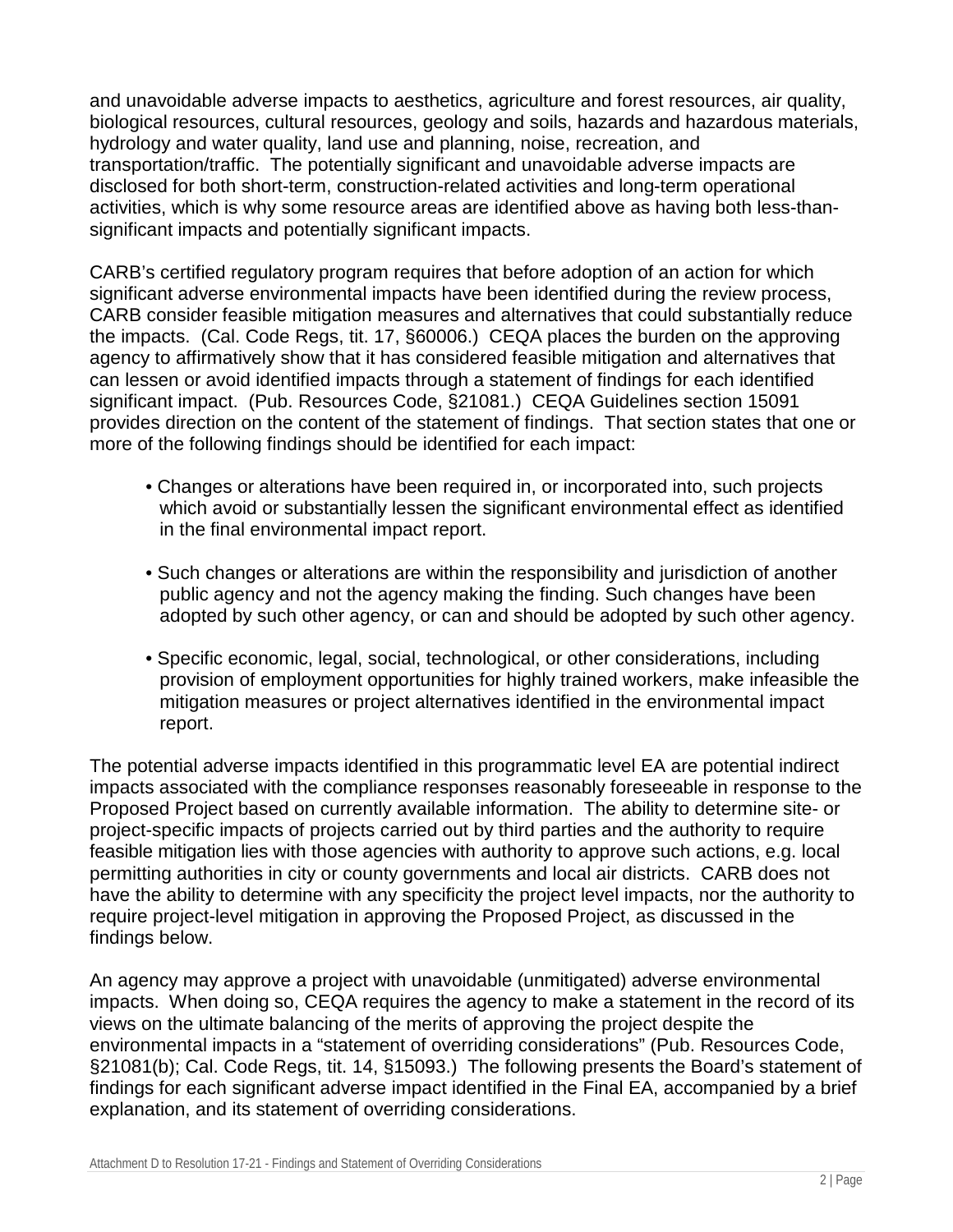# **STATEMENT OF FINDINGS**

The Board has independently reviewed and considered the entire record, including the information contained in the Final EA, public testimony, written comments received, and the written responses to environmental comments, all of which are hereby incorporated by reference. The Board makes the following written findings for each significant adverse impact identified, accompanied by a brief explanation of the rationale for each finding. These findings are supported by substantial evidence in the record.

#### **Aesthetics**

#### Finding and Explanation

The Final EA found that the reasonably foreseeable actions associated with implementation of mine methane capture offset projects associated with linkage with Ontario, Canada could result in potentially significant short-term construction-related impacts and long-term operational impacts on aesthetic resources. The reasonably foreseeable compliance responses that could result from implementation of mine methane capture offset projects could include: installation of gas extraction, capture, transportation, processing, destruction, and monitoring equipment at existing active or abandoned mine sites. The installed equipment is likely to be of similar size, scale, and visual character to those typical of mining operations. However, abandoned mining sites and adjacent areas may have been subject to varying degrees of reclamation, reuse, and/or redevelopment since mine closure and abandonment. Construction of offset projects at abandoned mining sites could thus alter the visual character of such sites and adjacent surrounding areas, or introduce new sources of nighttime lighting that could adversely affect surrounding areas that may have been restored for active public recreation or uses other than mining.

The Final EA determined that while Canadian federal, provincial, and municipal environmental laws contain some requirements similar to those associated with the Surface Mining Control and Reclamation Act and other environmental laws in California and the United States, it is unknown where and under which jurisdiction individual projects may be located. Thus, the authority to determine project-level impacts and applicable regulations lies with the permitting agency for individual projects. This programmatic analysis and CARB's lack of authority over certain aspects of project-level development do not allow CARB to require project-specific mitigation or guarantee its implementation, resulting in an inherent uncertainty in the degree of mitigation ultimately implemented to reduce the potentially significant impacts.

Consequently, while impacts could be reduced to a less-than-significant level by land use and/or permitting agency conditions of approval, the Board takes a conservative approach in its post-mitigation significance conclusion and finds the impacts to this resource associated with the implementation of mine methane capture offset projects associated with linkage with Ontario, Canada would be potentially significant and unavoidable. This impact is overridden by the project's benefits as set forth in the statement of overriding considerations.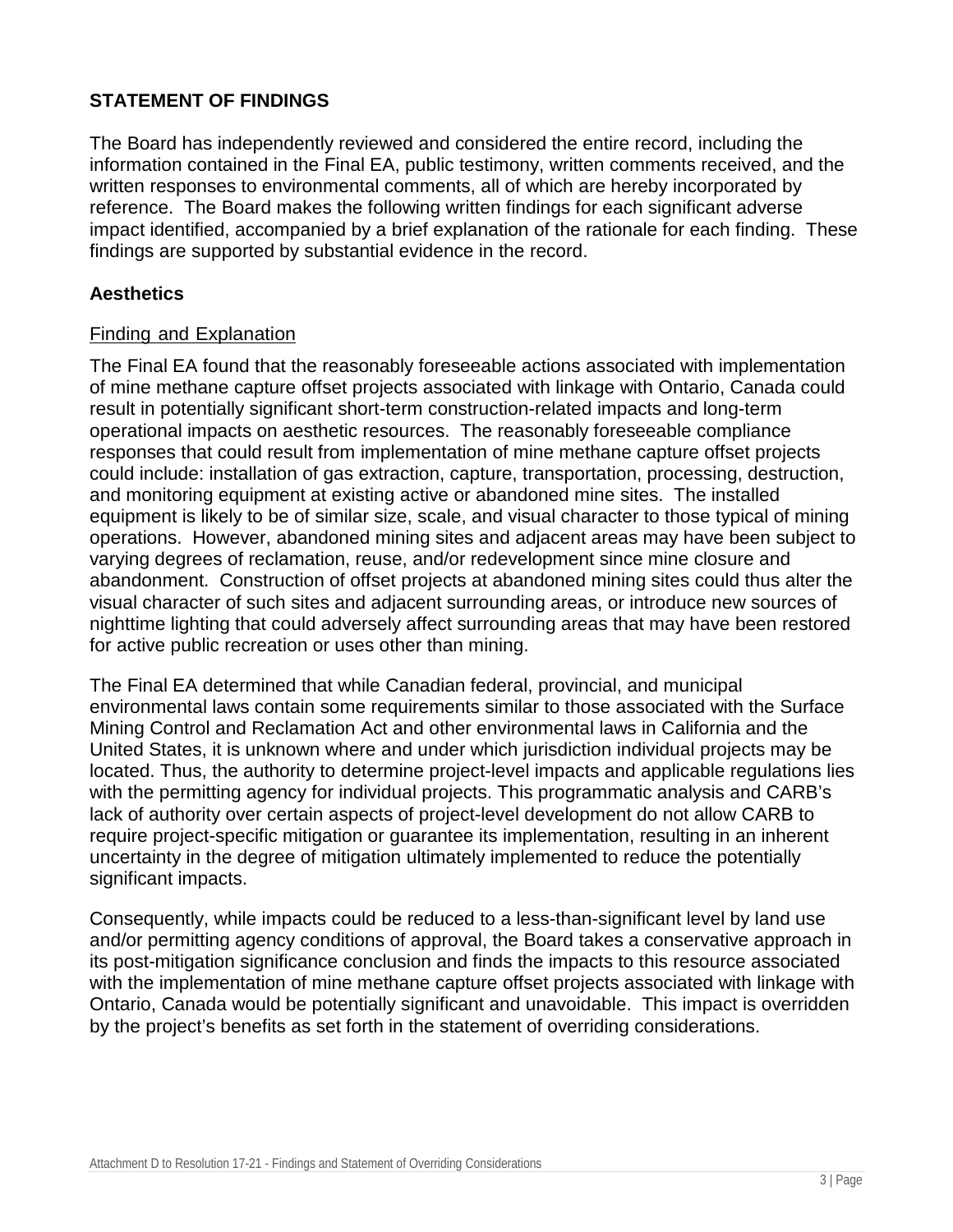# **Agriculture and Forest Resources**

### Finding and Explanation

The Final EA found that the reasonably foreseeable actions associated with implementation of mine methane capture offset projects associated with linkage with Ontario, Canada could result in potentially significant impacts on agriculture and forest resources. The reasonably foreseeable compliance responses that could result from implementation of mine methane capture offset projects could include: installation of gas extraction, capture, transportation, processing, destruction, and monitoring equipment at existing active or abandoned mine sites. The installed equipment is likely to be of similar size, scale, and visual character to those typical of mining operations. However, abandoned mining sites and adjacent areas may have been subject to varying degrees of reclamation, reuse, and/or redevelopment since mine closure and abandonment.

The Final EA determined that while Canadian federal, provincial, and municipal environmental laws contain some requirements similar to those associated with the Surface Mining Control and Reclamation Act and other environmental laws in California, it is unknown where and under which jurisdiction individual projects may be located. Thus, the authority to determine project-level impacts and applicable regulations lies with the permitting agency for individual projects. This programmatic analysis and CARB's lack of authority over certain aspects of project-level development do not allow CARB to require project-specific mitigation or guarantee its implementation, resulting in an inherent uncertainty in the degree of mitigation ultimately implemented to reduce the potentially significant impacts.

Consequently, while impacts could be reduced to a less-than-significant level by land use and/or permitting agency conditions of approval, the Board takes a conservative approach in its post-mitigation significance conclusion and finds the impacts to this resource associated with the implementation of mine methane capture offset projects associated with linkage with Ontario, Canada would be potentially significant and unavoidable. This impact is overridden by the project's benefits as set forth in the statement of overriding considerations.

# **Air Quality**

# Finding and Explanation

The Final EA found that odor-related impacts associated with Livestock Protocol projects, as well as construction-related activities and operational activities that may be reasonably foreseeable compliance responses for covered entities could result in impacts relating to air quality and odors. The covered entity compliance responses consist of upgrading equipment, switching to lower intensity carbon fuels, and implementing maintenance and process changes at existing facilities. Construction, grading, and trenching have the potential to adversely impact air quality related to dust emissions and equipment emissions. Overall, the Final EA found that the Proposed Project would continue to reduce GHG emissions statewide. While the Final EA concluded that localized criteria pollutant emissions increases at individual facilities due to the Proposed Project are extremely unlikely, both the 2010 *Functional Equivalent Document prepared for the California Cap on GHG Emissions and Market-Based Compliance Mechanisms* (2010 FED) and the Draft and Final EAs for this proceeding took a conservative approach and disclosed that this impact would be potentially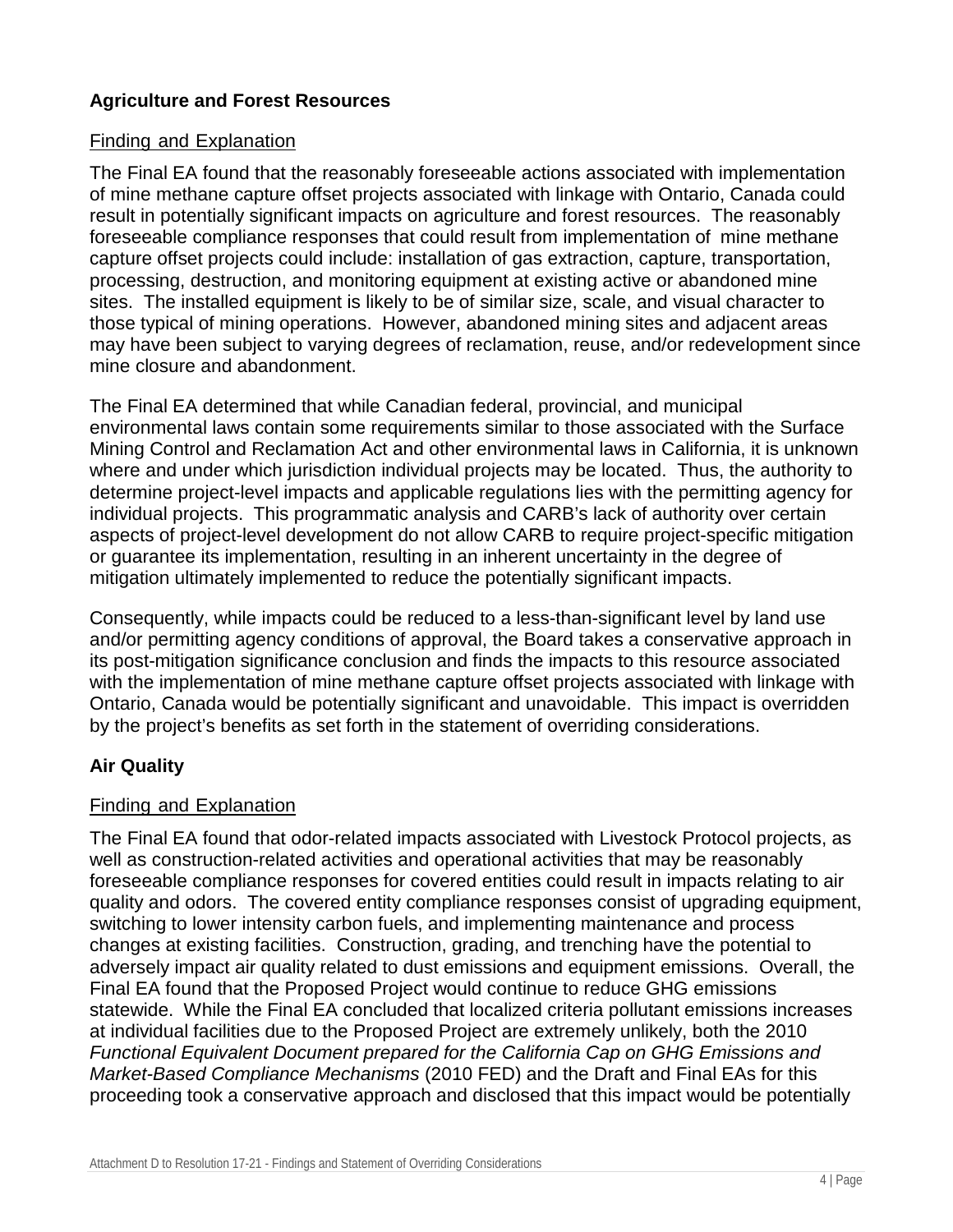significant and unavoidable. Implementation of Livestock Protocol projects could also result in potentially significant and unavoidable odor-related impacts.

The 2010 FED included mitigation measures in sections 4.B.4.d and 4.D.4.c, which are incorporated by reference into the Draft and Final EAs, and are relied upon for this Final EA as well. These mitigation measures identify existing statutes and regulations and construction and operational permit requirements, as well as other recognized practices designed to reduce these potentially significant impacts. The Board finds that the authority to determine site- or project-specific mitigation is within the purview of jurisdictions with land use approval and permitting authority, such as city or county governments. Therefore, the Board finds that the authority to implement the mitigation measures in sections 4.B.4.d and 4.D.4.c is within the responsibility and jurisdiction of other public agencies, and that the requirements and practices in those mitigation measures should be adopted by those agencies. Public agencies with authority can and should implement the identified measures to the degree feasible. Because the authority and responsibility to determine project-level impacts and require project-level mitigation lies with land use and/or permitting agencies for individual projects, and the programmatic level of analysis associated with the EA does not attempt to address project-specific details of mitigation, there is inherent uncertainty in the degree of mitigation that may ultimately be implemented to reduce potentially significant impacts to this resource.

The Final EA also found that the reasonably foreseeable actions associated with implementation of mine methane capture offset projects associated with linkage with Ontario, Canada could result in potentially significant impacts on air quality resources. The reasonably foreseeable compliance responses that could result from implementation of mine methane capture offset projects could include: installation of gas extraction, capture, transportation, processing, destruction, and monitoring equipment at existing active or abandoned mine sites. The installed equipment is likely to be of similar size, scale, and visual character to those typical of mining operations. However, abandoned mining sites and adjacent areas may have been subject to varying degrees of reclamation, reuse, and/or redevelopment since mine closure and abandonment.

The Final EA determined that while Canadian federal, provincial, and municipal environmental laws contain some requirements similar to those associated with the Surface Mining Control and Reclamation Act and other environmental laws in California, it is unknown where and under which jurisdiction individual projects may be located. Thus, the authority to determine project-level impacts and applicable regulations lies with the permitting agency for individual projects. This programmatic analysis and CARB's lack of authority over certain aspects of project-level development do not allow CARB to require project-specific mitigation or guarantee its implementation, resulting in an inherent uncertainty in the degree of mitigation ultimately implemented to reduce the potentially significant impacts.

Consequently, at this stage without full details on the design of potential programs and associated required mitigation, while impacts could be reduced to a less-than-significant level by land use and/or permitting agency conditions of approval, the Board takes a conservative approach in its post-mitigation significance conclusion and finds the impacts to this resource associated with the proposed actions in the Proposed Project would be potentially significant and unavoidable. This impact is overridden by the project's benefits as set forth in the statement of overriding considerations.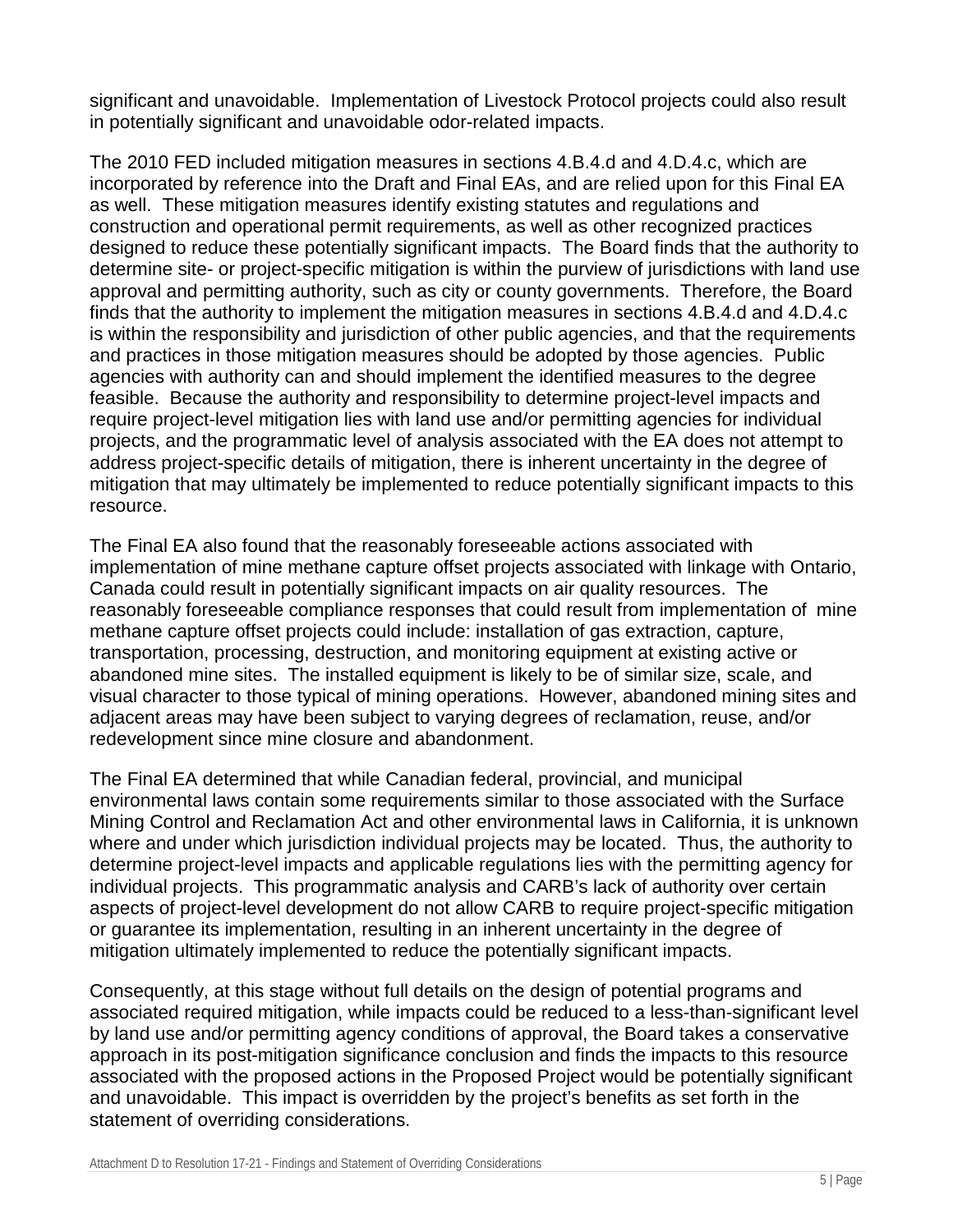### **Biological Resources**

#### Finding and Explanation

The Final EA found that ground disturbances associated with actions related to the reasonably foreseeable compliance responses under covered entities and implementation of mine methane capture offset projects (including linkage with Ontario, Canada) could result in potentially significant impacts on biological resources. The covered entity compliance responses consist of upgrading equipment, switching to lower intensity carbon fuels, and implementing maintenance and process changes at existing facilities. Construction, grading and trenching have the potential to result in adverse soil erosion resulting in sedimentation and degradation of local waterways. The reasonably foreseeable compliance responses that could result from implementation of mine methane capture offset projects could include: installation of gas extraction, capture, transportation, processing, destruction, and monitoring equipment at existing active or abandoned mine sites. The installed equipment is likely to be of similar size, scale, and visual character to those typical of mining operations. However, abandoned mining sites and adjacent areas may have been subject to varying degrees of reclamation, reuse, and/or redevelopment since mine closure and abandonment.

The 2010 FED included a mitigation measure in section 4.B.5.b. In addition, the MMC Protocol EA included a mitigation measure in section4.C.3.d.ii, which are relied upon for this Final EA as well. These mitigation measures identify existing statutes and regulations and construction and operational permit requirements, as well as other recognized practices designed to reduce these potentially significant impacts. The Board finds that the authority to determine site- or project-specific mitigation is within the purview of jurisdictions with land use approval and permitting authority, such as city or county governments. Therefore, the Board finds that the authority to implement these mitigation measures is within the responsibility and jurisdiction of other public agencies, and that the requirements and practices in these mitigation measures should be adopted by those agencies. Public agencies with authority can and should implement the identified measures to the degree feasible. Because the authority and responsibility to determine project-level impacts and require project-level mitigation lies with land use and/or permitting agencies for individual projects, and the programmatic level of analysis associated with the EA does not attempt to address projectspecific details of mitigation, there is inherent uncertainty in the degree of mitigation that may ultimately be implemented to reduce potentially significant impacts to this resource.

The Final EA determined that it is unknown where and under which jurisdiction individual projects may be located. Thus, the authority to determine project-level impacts and applicable regulations lies with the permitting agency for individual projects. This programmatic analysis and CARB's lack of authority over certain aspects of project-level development do not allow CARB to require project-specific mitigation or guarantee its implementation, resulting in an inherent uncertainty in the degree of mitigation ultimately implemented to reduce the potentially significant impacts.

Consequently, at this stage without full details on the design of potential programs and associated required mitigation, while impacts could be reduced to a less-than-significant level by land use and/or permitting agency conditions of approval, the Board takes a conservative approach in its post-mitigation significance conclusion and finds the impacts to this resource associated with the proposed actions in the Proposed Project would be potentially significant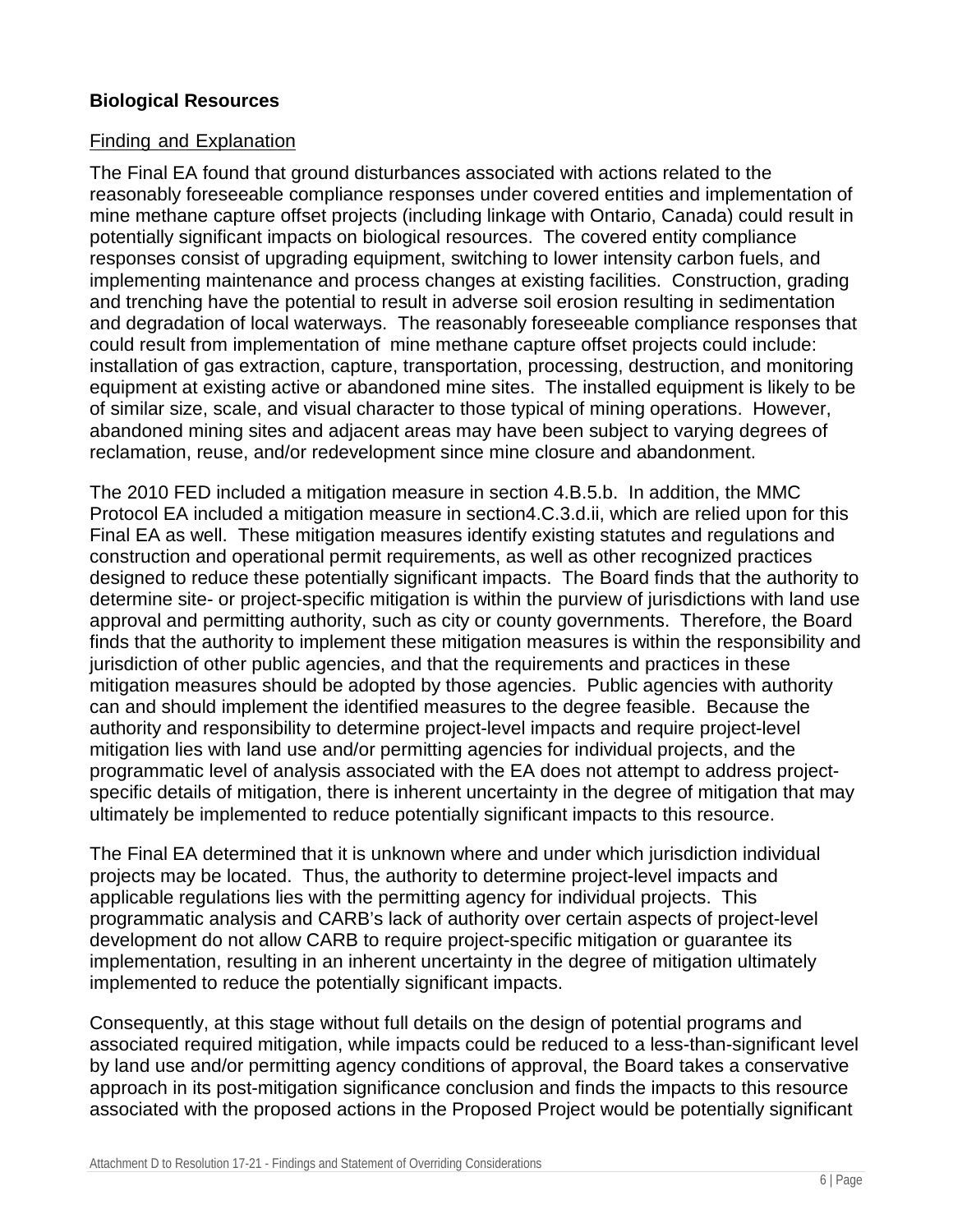and unavoidable. This impact is overridden by the project's benefits as set forth in the statement of overriding considerations.

### **Cultural Resources**

#### Finding and Explanation

The Final EA found that ground disturbances associated with actions related to the reasonably foreseeable compliance responses under covered entities and implementation of Livestock, Urban Forest, and mine methane capture offset projects (including linkage with Ontario, Canada) could result in potentially significant impacts on cultural resources. The covered entity compliance responses consist of upgrading equipment, switching to lower intensity carbon fuels, and implementing maintenance and process changes at existing facilities. Construction, grading and trenching have the potential to result in adverse soil erosion resulting in sedimentation and degradation of local waterways. Implementation of offset projects under the Livestock Offset Protocol, Urban Forest Offset Protocol and MMC Protocol may be implemented in areas where cultural and historic resources could exist (e.g., archeological resources, historic resources, paleontological resources, and undocumented human remains).

The 2010 FED included mitigation measures in sections 4.B.6.b, 4.D.6.b and 4.E.6.b; in addition, the MMC Protocol EA included a mitigation measure in section 4.C.3.e.ii, which are relied upon for this Final EA as well. These mitigation measures identify existing statutes and regulations and construction and operational permit requirements, as well as other recognized practices designed to reduce these potentially significant impacts. The Board finds that the authority to determine site- or project-specific mitigation is within the purview of jurisdictions with land use approval and permitting authority, such as city or county governments. Therefore, the Board finds that the authority to implement these mitigation measures is within the responsibility and jurisdiction of other public agencies, and that the requirements and practices in these mitigation measures should be adopted by those agencies. Public agencies with authority can and should implement the identified measures to the degree feasible. Because the authority and responsibility to determine project-level impacts and require project-level mitigation lies with land use and/or permitting agencies for individual projects, and the programmatic level of analysis associated with the EA does not attempt to address project-specific details of mitigation, there is inherent uncertainty in the degree of mitigation that may ultimately be implemented to reduce potentially significant impacts to this resource.

The Final EA determined that it is unknown where and under which jurisdiction individual projects may be located. Thus, the authority to determine project-level impacts and applicable regulations lies with the permitting agency for individual projects. This programmatic analysis and CARB's lack of authority over certain aspects of project-level development do not allow CARB to require project-specific mitigation or guarantee its implementation, resulting in an inherent uncertainty in the degree of mitigation ultimately implemented to reduce the potentially significant impacts.

Consequently, at this stage without full details on the design of potential programs and associated required mitigation, while impacts could be reduced to a less-than-significant level by land use and/or permitting agency conditions of approval, the Board takes a conservative approach in its post-mitigation significance conclusion and finds the impacts to this resource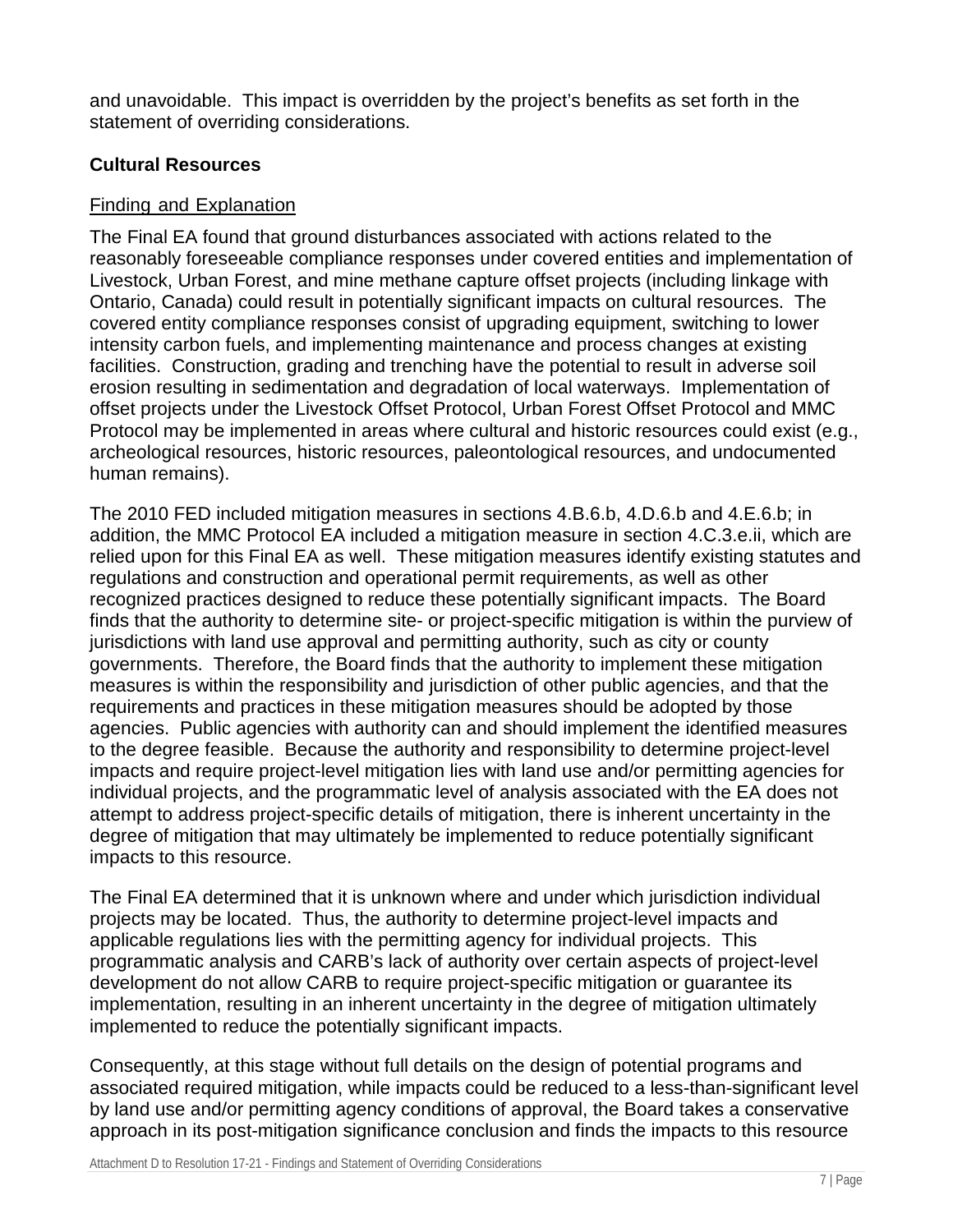associated with the proposed actions in the Proposed Project would be potentially significant and unavoidable. This impact is overridden by the project's benefits as set forth in the statement of overriding considerations.

# **Geology and Soils**

### Finding and Explanation

The Final EA found that the reasonably foreseeable actions associated with constructionrelated activities for covered entities could result in potentially significant impacts on geology and soil resources. The covered entity compliance responses consist of upgrading equipment, switching to lower intensity carbon fuels, and implementing maintenance and process changes at existing facilities. Construction, grading and trenching have the potential to result in adverse soil erosion resulting in sedimentation and degradation of local waterways.

The 2010 FED included a mitigation measure in section 4.B.8.b, which is relied upon for this Final EA as well. This mitigation measure identifies existing statutes and regulations and construction and operational permit requirements, as well as other recognized practices designed to reduce these potentially significant impacts. The Board finds that the authority to determine site- or project-specific mitigation is within the purview of jurisdictions with land use approval and permitting authority, such as city or county governments. Therefore, the Board finds that the authority to implement this mitigation measure is within the responsibility and jurisdiction of other public agencies, and that the requirements and practices in Mitigation Measure 4.B.8.b should be adopted by those agencies. Public agencies with authority can and should implement the identified measures to the degree feasible. Because the authority and responsibility to determine project-level impacts and require project-level mitigation lies with land use and/or permitting agencies for individual projects, and the programmatic level of analysis associated with the EA does not attempt to address project-specific details of mitigation, there is inherent uncertainty in the degree of mitigation that may ultimately be implemented to reduce potentially significant impacts to this resource.

The Final EA also found that the reasonably foreseeable actions associated with implementation of mine methane capture offset projects associated with linkage with Ontario, Canada could result in potentially significant impacts on geology and soil resources. The reasonably foreseeable compliance responses that could result from implementation of mine methane capture offset projects could include: installation of gas extraction, capture, transportation, processing, destruction, and monitoring equipment at existing active or abandoned mine sites. The installed equipment is likely to be of similar size, scale, and visual character to those typical of mining operations. However, abandoned mining sites and adjacent areas may have been subject to varying degrees of reclamation, reuse, and/or redevelopment since mine closure and abandonment.

The Final EA determined that while Canadian federal, provincial, and municipal environmental laws contain some requirements similar to those associated with the Surface Mining Control and Reclamation Act and other environmental laws in California, it is unknown where and under which jurisdiction individual projects may be located. Thus, the authority to determine project-level impacts and applicable regulations lies with the permitting agency for individual projects. This programmatic analysis and CARB's lack of authority over certain aspects of project-level development do not allow CARB to require project-specific mitigation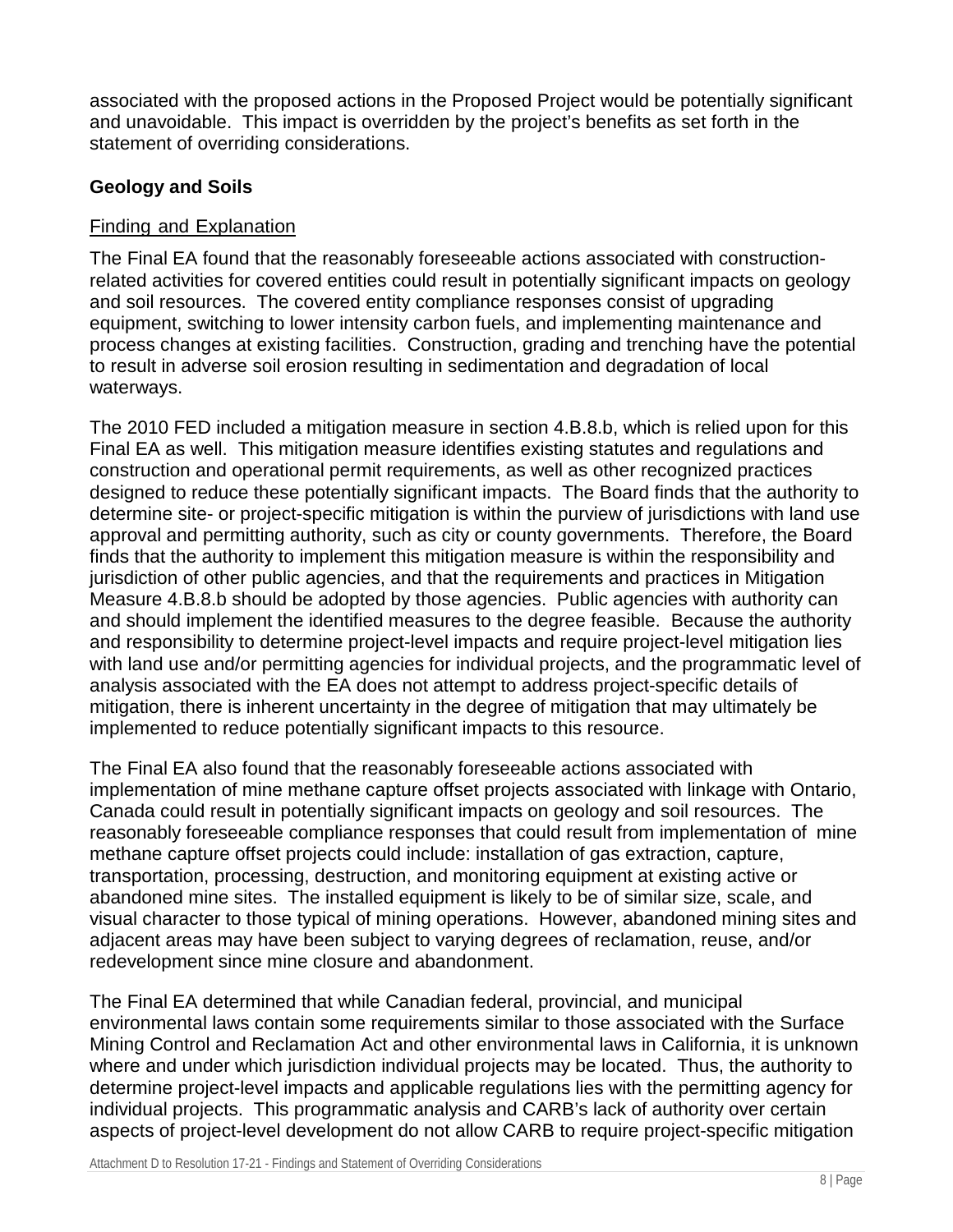or guarantee its implementation, resulting in an inherent uncertainty in the degree of mitigation ultimately implemented to reduce the potentially significant impacts.

Consequently, at this stage without full details on the design of potential programs and associated required mitigation, while impacts could be reduced to a less-than-significant level by land use and/or permitting agency conditions of approval, the Board takes a conservative approach in its post-mitigation significance conclusion and finds the impacts to this resource associated with the proposed actions in the Proposed Project would be potentially significant and unavoidable. This impact is overridden by the project's benefits as set forth in the statement of overriding considerations.

# **Hazards and Hazardous Materials**

### Finding and Explanation

The Final EA found that the reasonably foreseeable actions associated with implementation of mine methane capture offset projects associated with linkage with Ontario, Canada could result in potentially significant impacts on hazards and hazardous materials resources. The reasonably foreseeable compliance responses that could result from implementation of mine methane capture offset projects could include: installation of gas extraction, capture, transportation, processing, destruction, and monitoring equipment at existing active or abandoned mine sites. The installed equipment is likely to be of similar size, scale, and visual character to those typical of mining operations. However, abandoned mining sites and adjacent areas may have been subject to varying degrees of reclamation, reuse, and/or redevelopment since mine closure and abandonment.

The Final EA determined that while Canadian federal, provincial, and municipal environmental laws contain some requirements similar to those associated with the Surface Mining Control and Reclamation Act and other environmental laws in California, it is unknown where and under which jurisdiction individual projects may be located. Thus, the authority to determine project-level impacts and applicable regulations lies with the permitting agency for individual projects. This programmatic analysis and CARB's lack of authority over certain aspects of project-level development do not allow CARB to require project-specific mitigation or guarantee its implementation, resulting in an inherent uncertainty in the degree of mitigation ultimately implemented to reduce the potentially significant impacts.

Consequently, while impacts could be reduced to a less-than-significant level by land use and/or permitting agency conditions of approval, the Board takes a conservative approach in its post-mitigation significance conclusion and finds the impacts to this resource associated with the implementation of mine methane capture offset projects associated with linkage with Ontario, Canada would be potentially significant and unavoidable. This impact is overridden by the project's benefits as set forth in the statement of overriding considerations.

# **Hydrology and Water Quality**

#### Finding and Explanation

The Final EA found that the reasonably foreseeable actions associated with constructionrelated activities for covered entities could result in potentially significant impacts on hydrology and water quality resources. The covered entity compliance responses consist of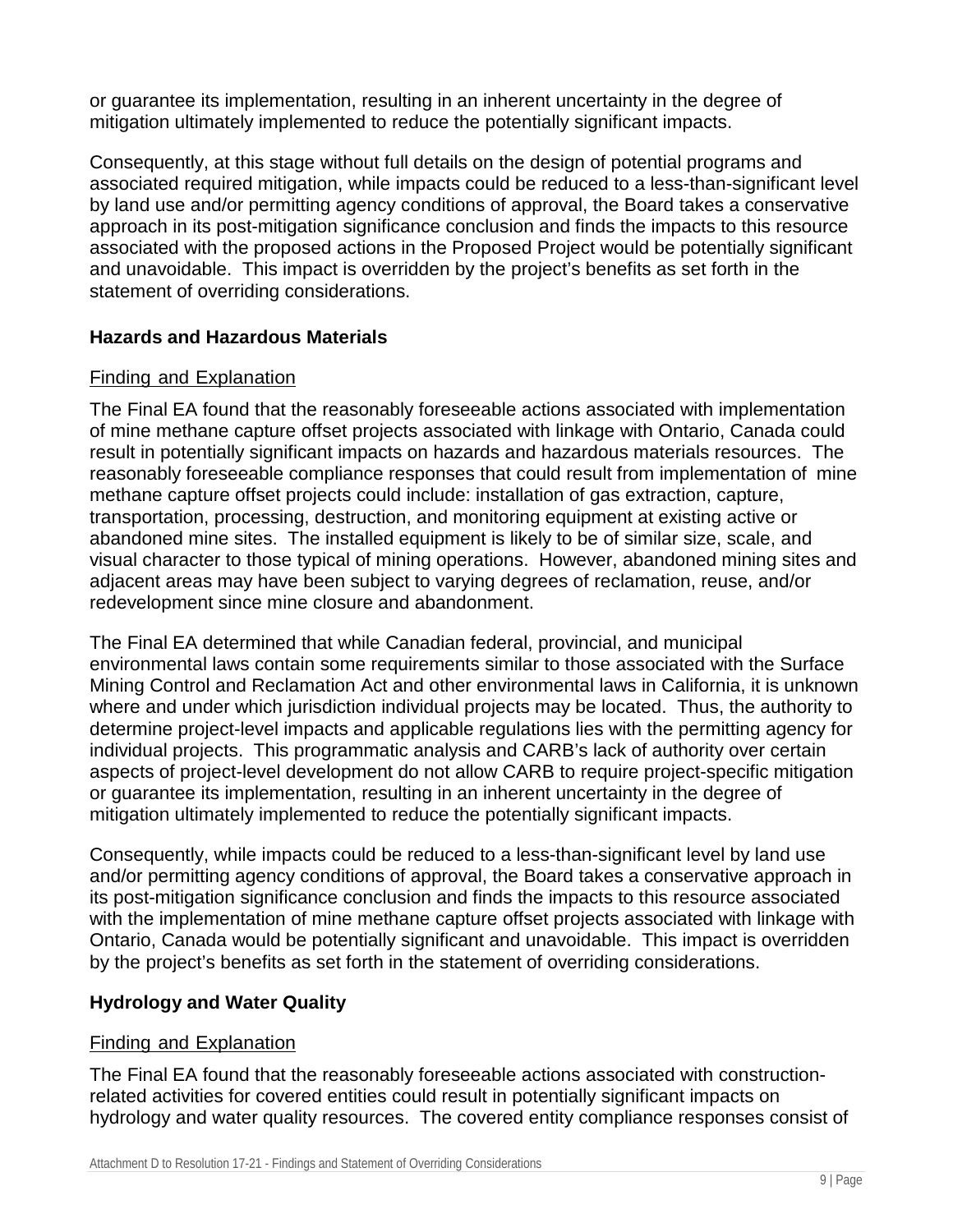upgrading equipment, switching to lower intensity carbon fuels, and implementing maintenance and process changes at existing facilities. Construction, grading and trenching have the potential to result in adverse soil erosion resulting in sedimentation and degradation of local waterways.

The 2010 FED included a mitigation measure in section 4.B.11.b, which is relied upon for this Final EA as well. This mitigation measure identifies existing statutes and regulations and construction and operational permit requirements, as well as other recognized practices designed to reduce these potentially significant impacts. The Board finds that the authority to determine site- or project-specific mitigation is within the purview of jurisdictions with land use approval and permitting authority, such as city or county governments. Therefore, the Board finds that the authority to implement this mitigation measure is within the responsibility and jurisdiction of other public agencies, and that the requirements and practices in this mitigation measure should be adopted by those agencies. Public agencies with authority can and should implement the identified measures to the degree feasible. Because the authority and responsibility to determine project-level impacts and require project-level mitigation lies with land use and/or permitting agencies for individual projects, and the programmatic level of analysis associated with the EA does not attempt to address project-specific details of mitigation, there is inherent uncertainty in the degree of mitigation that may ultimately be implemented to reduce potentially significant impacts to this resource.

The Final EA also found that the reasonably foreseeable actions associated with implementation of mine methane capture offset projects associated with linkage with Ontario, Canada could result in potentially significant impacts on hydrology and water quality resources. The reasonably foreseeable compliance responses that could result from implementation of mine methane capture offset projects could include: installation of gas extraction, capture, transportation, processing, destruction, and monitoring equipment at existing active or abandoned mine sites. The installed equipment is likely to be of similar size, scale, and visual character to those typical of mining operations. However, abandoned mining sites and adjacent areas may have been subject to varying degrees of reclamation, reuse, and/or redevelopment since mine closure and abandonment.

The Final EA determined that while Canadian federal, provincial, and municipal environmental laws contain some requirements similar to those associated with the Surface Mining Control and Reclamation Act and other environmental laws in California, it is unknown where and under which jurisdiction individual projects may be located. Thus, the authority to determine project-level impacts and applicable regulations lies with the permitting agency for individual projects. This programmatic analysis and CARB's lack of authority over certain aspects of project-level development do not allow CARB to require project-specific mitigation or guarantee its implementation, resulting in an inherent uncertainty in the degree of mitigation ultimately implemented to reduce the potentially significant impacts.

Consequently, at this stage without full details on the design of potential programs and associated required mitigation, while impacts could be reduced to a less-than-significant level by land use and/or permitting agency conditions of approval, the Board takes a conservative approach in its post-mitigation significance conclusion and finds the impacts to this resource associated with the proposed actions in the Proposed Project would be potentially significant and unavoidable. This impact is overridden by the project's benefits as set forth in the statement of overriding considerations.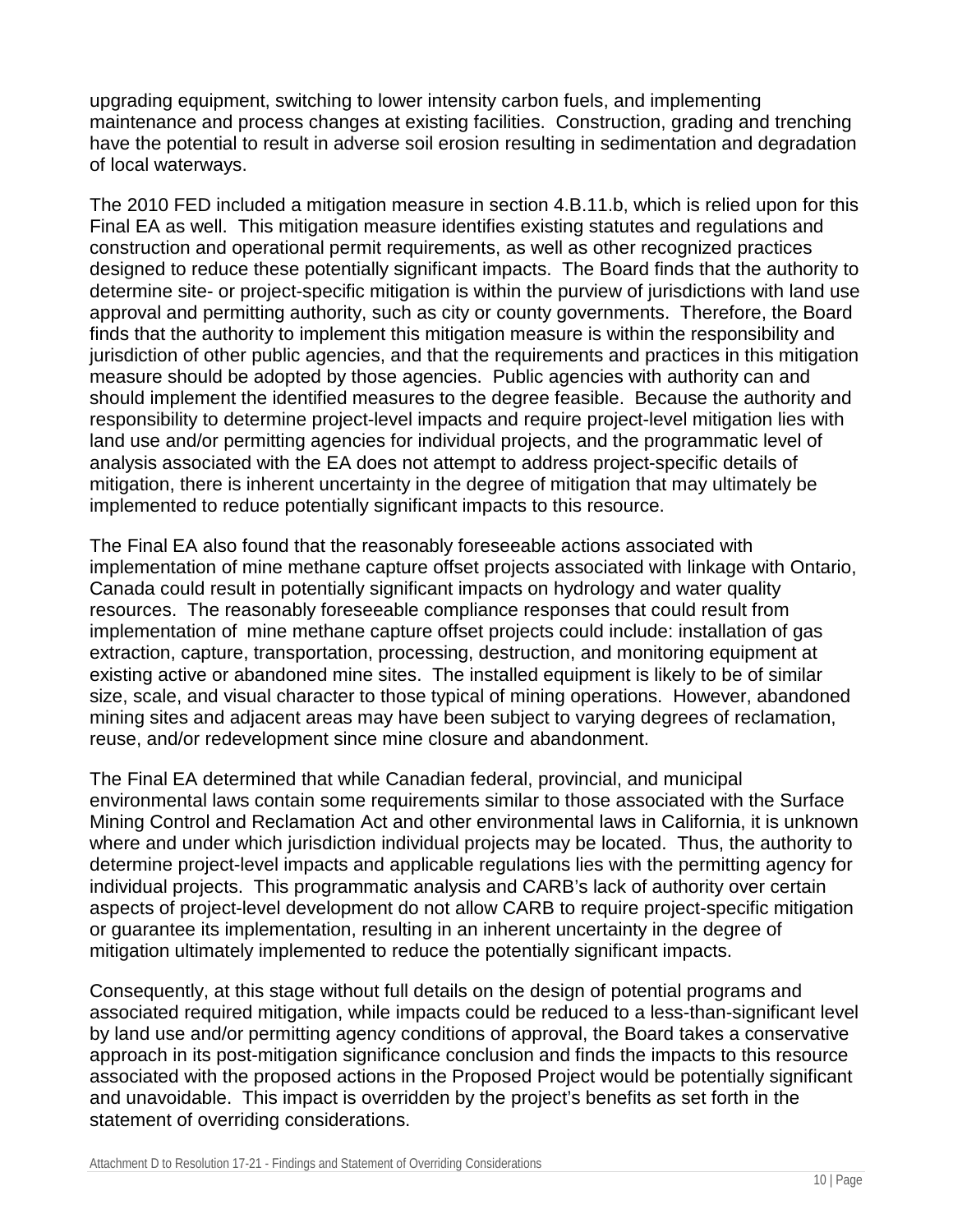# **Land Use and Planning**

### Finding and Explanation

The Final EA found that the reasonably foreseeable actions associated with implementation of U.S. Forest Offset projects could result in potentially significant impacts on land use and planning resources. The U.S. Forest Offset Protocol includes avoided conversion projects that could conflict with local land use plans that envision development or other uses of forested areas.

The 2010 FED included a mitigation measure in section 4.F.12.c, which is relied upon for this Final EA as well. This mitigation measure identifies existing statutes and regulations and construction and operational permit requirements, as well as other recognized practices designed to reduce these potentially significant impacts. The Board finds that the authority to determine site- or project-specific mitigation is within the purview of jurisdictions with land use approval and permitting authority, such as city or county governments. Therefore, the Board finds that the authority to implement this mitigation measure is within the responsibility and jurisdiction of other public agencies, and that the requirements and practices in this mitigation measure should be adopted by those agencies. Public agencies with authority can and should implement the identified measures to the degree feasible. Because the authority and responsibility to determine project-level impacts and require project-level mitigation lies with land use and/or permitting agencies for individual projects, and the programmatic level of analysis associated with the EA does not attempt to address project-specific details of mitigation, there is inherent uncertainty in the degree of mitigation that may ultimately be implemented to reduce potentially significant impacts to this resource.

The Final EA also found that the reasonably foreseeable actions associated with implementation of mine methane capture offset projects associated with linkage with Ontario, Canada could result in potentially significant impacts on land use and planning resources. The reasonably foreseeable compliance responses that could result from implementation of mine methane capture offset projects could include: installation of gas extraction, capture, transportation, processing, destruction, and monitoring equipment at existing active or abandoned mine sites. The installed equipment is likely to be of similar size, scale, and visual character to those typical of mining operations. However, abandoned mining sites and adjacent areas may have been subject to varying degrees of reclamation, reuse, and/or redevelopment since mine closure and abandonment.

The Final EA determined that while Canadian federal, provincial, and municipal environmental laws contain some requirements similar to those associated with the Surface Mining Control and Reclamation Act and other environmental laws in California, it is unknown where and under which jurisdiction individual projects may be located. Thus, the authority to determine project-level impacts and applicable regulations lies with the permitting agency for individual projects. This programmatic analysis and CARB's lack of authority over certain aspects of project-level development do not allow CARB to require project-specific mitigation or guarantee its implementation, resulting in an inherent uncertainty in the degree of mitigation ultimately implemented to reduce the potentially significant impacts.

Consequently, at this stage without full details on the design of potential programs and associated required mitigation, while impacts could be reduced to a less-than-significant level by land use and/or permitting agency conditions of approval, the Board takes a conservative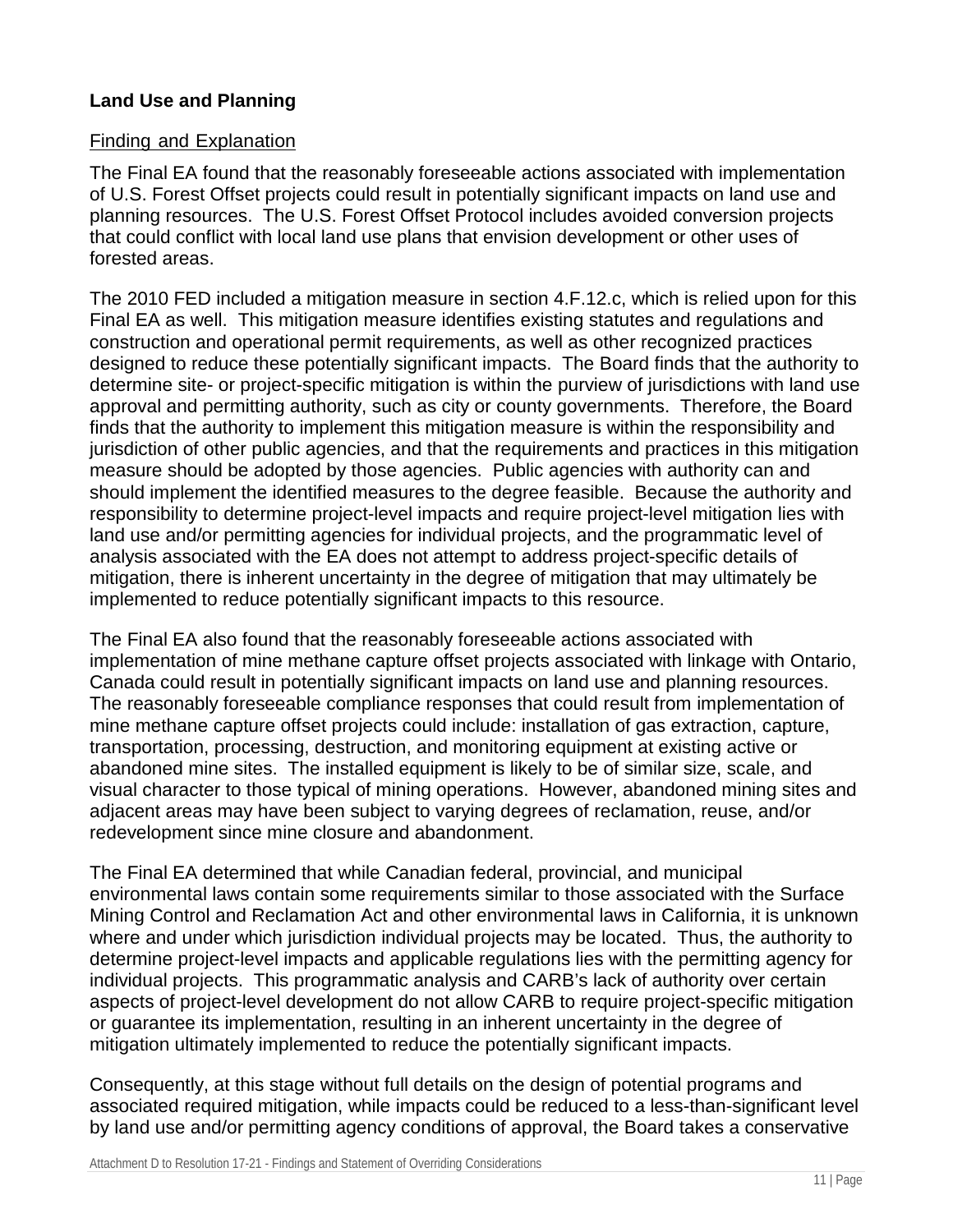approach in its post-mitigation significance conclusion and finds the impacts to this resource associated with the proposed actions in the Proposed Project would be potentially significant and unavoidable. This impact is overridden by the project's benefits as set forth in the statement of overriding considerations.

# **Noise**

# Finding and Explanation

The Final EA found that the reasonably foreseeable actions associated with implementation of Livestock Offset projects could result in potentially significant impacts on noise resources. The reasonably foreseeable compliance responses that could result from implementation of the proposed Livestock Offset projects could include construction of digesters in agricultural settings that could adversely impact sensitive receptors.

The 2010 FED included a mitigation measure in section 4.D.13.c, which is relied upon for this Final EA as well. This mitigation measure identifies existing statutes and regulations and construction and operational permit requirements, as well as other recognized practices designed to reduce these potentially significant impacts. The Board finds that the authority to determine site- or project-specific mitigation is within the purview of jurisdictions with land use approval and permitting authority, such as city or county governments. Therefore, the Board finds that the authority to implement this mitigation measure is within the responsibility and jurisdiction of other public agencies, and that the requirements and practices in this mitigation measure should be adopted by those agencies. Public agencies with authority can and should implement the identified measures to the degree feasible. Because the authority and responsibility to determine project-level impacts and require project-level mitigation lies with land use and/or permitting agencies for individual projects, and the programmatic level of analysis associated with the EA does not attempt to address project-specific details of mitigation, there is inherent uncertainty in the degree of mitigation that may ultimately be implemented to reduce potentially significant impacts to this resource.

Consequently, at this stage without full details on the design of potential programs and associated required mitigation, while impacts could be reduced to a less-than-significant level by land use and/or permitting agency conditions of approval, the Board takes a conservative approach in its post-mitigation significance conclusion and finds the impacts to this resource associated with the proposed actions in the Proposed Project would be potentially significant and unavoidable. This impact is overridden by the project's benefits as set forth in the statement of overriding considerations.

# **Recreation**

# Finding and Explanation

The Final EA found that the reasonably foreseeable actions associated with implementation of mine methane capture offset projects associated with linkage with Ontario, Canada could result in potentially significant impacts on recreation resources. The reasonably foreseeable compliance responses that could result from implementation of mine methane capture offset projects could include: installation of gas extraction, capture, transportation, processing, destruction, and monitoring equipment at existing active or abandoned mine sites. The installed equipment is likely to be of similar size, scale, and visual character to those typical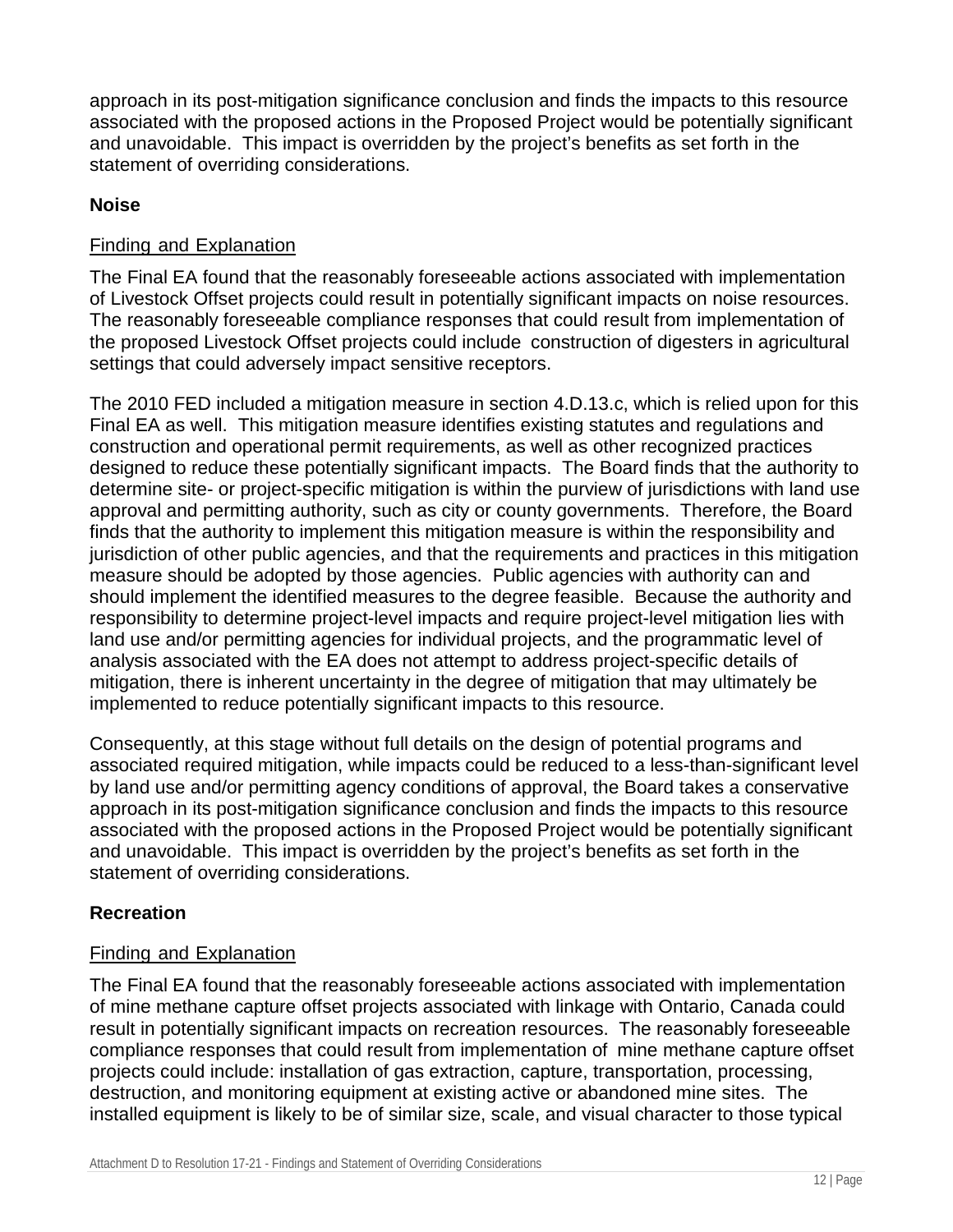of mining operations. However, abandoned mining sites and adjacent areas may have been subject to varying degrees of reclamation, reuse, and/or redevelopment since mine closure and abandonment.

The Final EA determined that while Canadian federal, provincial, and municipal environmental laws contain some requirements similar to those associated with the Surface Mining Control and Reclamation Act and other environmental laws in California, it is unknown where and under which jurisdiction individual projects may be located. Thus, the authority to determine project-level impacts and applicable regulations lies with the permitting agency for individual projects. This programmatic analysis and CARB's lack of authority over certain aspects of project-level development do not allow CARB to require project-specific mitigation or guarantee its implementation, resulting in an inherent uncertainty in the degree of mitigation ultimately implemented to reduce the potentially significant impacts.

Consequently, while impacts could be reduced to a less-than-significant level by land use and/or permitting agency conditions of approval, the Board takes a conservative approach in its post-mitigation significance conclusion and finds the impacts to this resource associated with the implementation of mine methane capture offset projects associated with linkage with Ontario, Canada would be potentially significant and unavoidable. This impact is overridden by the project's benefits as set forth in the statement of overriding considerations.

# **Transportation and Traffic**

# Finding and Explanation

The Final EA found that the reasonably foreseeable actions associated with implementation of Livestock Offset projects could result in potentially significant impacts on transportation and traffic resources. The reasonably foreseeable compliance responses that could result from implementation of the proposed Livestock Offset projects could include construction activities related to new livestock digesters which could require the operation of heavy equipment on rural roads, potentially creating unsafe conditions.

The 2010 FED included a mitigation measure in section 4.D.17.b, which is relied upon for this Final EA as well. This mitigation measure identifies existing statutes and regulations and construction permit requirements, as well as other recognized practices designed to reduce these potentially significant impacts. The Board finds that the authority to determine site- or project-specific mitigation is within the purview of jurisdictions with land use approval and permitting authority, such as city or county governments. Therefore, the Board finds that the authority to implement this mitigation measure is within the responsibility and jurisdiction of other public agencies, and that the requirements and practices in this mitigation measure should be adopted by those agencies. Public agencies with authority can and should implement the identified measures to the degree feasible. Because the authority and responsibility to determine project-level impacts and require project-level mitigation lies with land use and/or permitting agencies for individual projects, and the programmatic level of analysis associated with the EA does not attempt to address project-specific details of mitigation, there is inherent uncertainty in the degree of mitigation that may ultimately be implemented to reduce potentially significant impacts to this resource.

Consequently, at this stage without full details on the design of potential programs and associated required mitigation, while impacts could be reduced to a less-than-significant level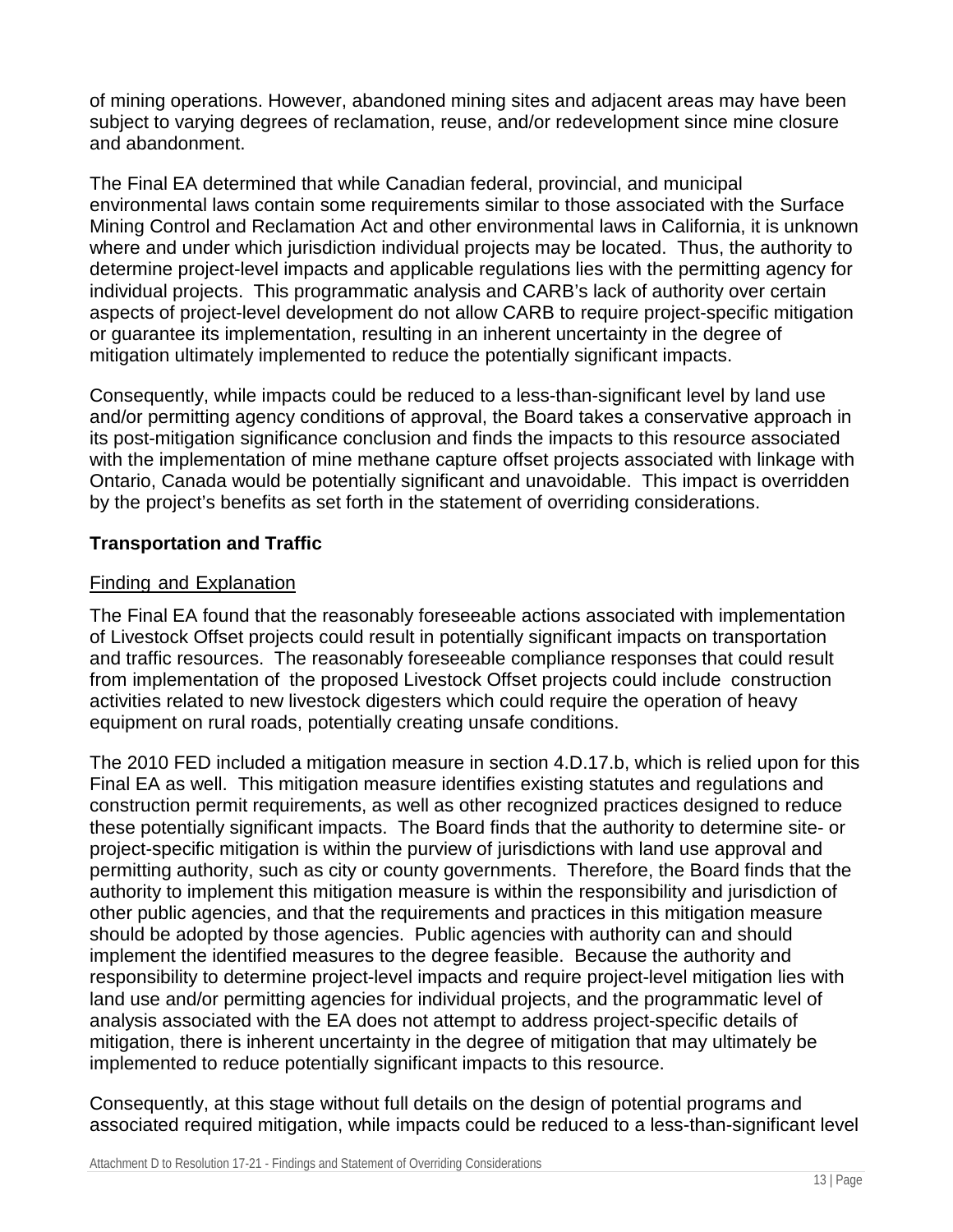by land use and/or permitting agency conditions of approval, the Board takes a conservative approach in its post-mitigation significance conclusion and finds the impacts to this resource associated with the proposed actions in the Proposed Project would be potentially significant and unavoidable. This impact is overridden by the project's benefits as set forth in the statement of overriding considerations.

# **Cumulatively Considerable Impacts**

The most relevant plans and programs for considering cumulative impacts of the Proposed Project are the AB 32 Scoping Plan Update (both the First Update, adopted in 2014 and the 2017 Scoping Plan Update), Low Carbon Fuel Standard and Alternative Diesel Fuel (LCFS/ADF) Renewable Energy Standard, Short-Lived Climate Pollutant Reduction Strategy, 2016 Statewide State Implementation Plan Strategy, and the Oil and Gas Regulation. The analysis of cumulative impacts for the Proposed Project included a summary of the cumulative impacts found for each resource area in these programs, and a conclusion regarding whether the Proposed Project could result in a cumulatively considerable contribution to an existing significant cumulative impact.

The EA concluded the Proposed Project could result in a cumulatively considerable contribution to significant cumulative impacts to aesthetics, agricultural and forest resources, air quality, biological resources, cultural resources, geology and soils, hazards and hazardous materials, hydrology and water quality, land use and planning, noise, recreation, and transportation and traffic. While suggested mitigation is provided within the respective resource areas of the EA analyses that could address the contribution of the Proposed Project to each of these potentially cumulatively considerable impacts, the Board finds that because these adverse impacts are potential indirect impacts associated with the compliance responses of covered entities, the authority to determine site- or project-specific mitigation is within the purview of jurisdictions with land use approval and permitting authority, such as city or county governments. Public agencies with authority can and should implement the identified measures to the degree feasible. Because the authority and responsibility to determine project-level impacts and require project-level mitigation lies with land use and/or permitting agencies for individual projects, and the programmatic level of analysis associated with the EA does not attempt to address project-specific details of mitigation, there is inherent uncertainty in the degree of mitigation that may ultimately be implemented to reduce potentially significant impacts to these resources. Consequently, while cumulative impacts could be reduced to a less-than-significant level by land use and/or permitting agency conditions of approval, the Board takes a conservative approach in its post-mitigation significance conclusion and finds the cumulatively considerable contribution of the Proposed Project to existing significant cumulative impacts to aesthetics, agricultural and forest resources, air quality, biological resources, cultural resources, geology and soils, hazards and hazardous materials, hydrology and water quality, land use and planning, noise, recreation, and transportation and traffic to be potentially significant and unavoidable.

# **Findings on Alternatives to the Project**

In addition to the No-Project Alternative, the EA considered a reasonable range of potentially feasible alternatives that could potentially reduce or eliminate the significant adverse environmental impacts associated with the Proposed Project, while accomplishing most of the basic project objectives.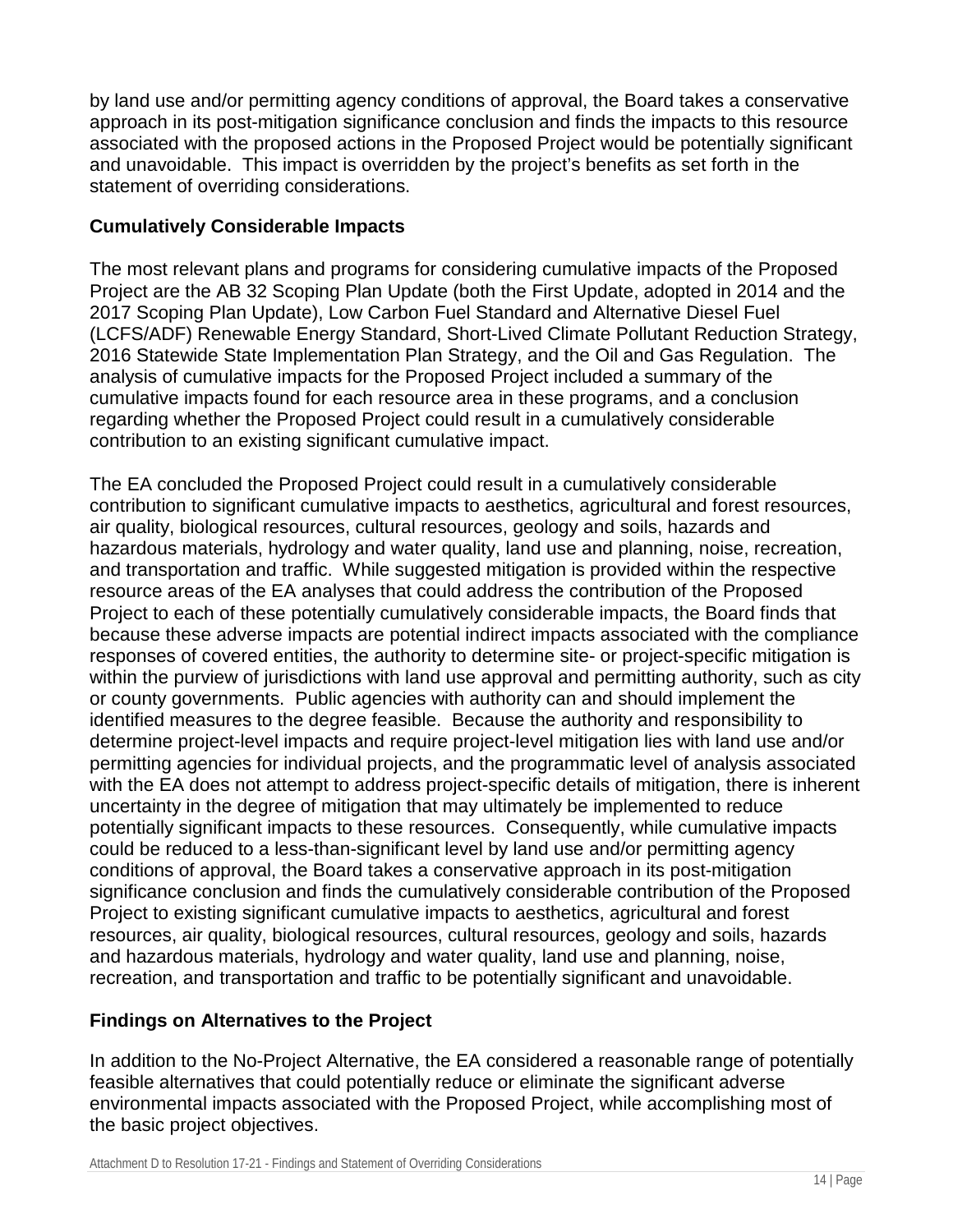The Board finds the alternatives analysis is sufficient to inform the Board and the public regarding the tradeoffs between the degree to which the alternatives could reduce environmental impacts and the corresponding degree to which the alternatives could achieve the project objectives.

Based upon a full evaluation of the alternatives, and the entirety of the record, the Board finds that adoption and implementation of the Proposed Project is the most desirable, feasible, and appropriate action for achieving the objectives of the project, and the Board rejects the other alternatives because they either fail to meet most project objectives, or are infeasible based on consideration of the relevant factors identified in the EA and briefly described below:

#### Alternative 1: No Project Alternative –

Alternative 1 in the EA describes a reasonably foreseeable scenario if CARB did not approve the Proposed Project. Under the No-Project Alternative, amendments associated with the Proposed Project would not be approved. The Cap-and-Trade Program would expire and conclude after it completes its third compliance period in 2020. No linkages with Ontario, Canada would occur, and linkages with Québec would also expire and conclude in 2020. Other ARB programs intended to reduce GHG emissions would continue in accordance with their statutory authorities and adopted regulations.

The Board finds that the No-Project Alternative would fail to meet many of the project objectives listed in Chapter 2 of the Final EA and reiterated above. A major component of the AB 32 Scoping Plan strategy for reducing GHGs would expire and not contribute to further reductions after 2020. The No-Project Alternative does not include streamlining of the program, would not continue objectives of the 2010 Cap-and-Trade Program, would not expand the availability of approved offset credits, would not incorporate results of leakage studies, and would not facilitate linkages with other WCI Markets (Objectives 1-5). Without submission of approved Cap-and-Trade Regulation amendments, regulatory amendments to facilitate CPP compliance would not occur and Objective 6 would also not be satisfied. Without further amendments to address new CAISO markets, emissions obligations could be incompletely applied to those markets, so Objective 7 would not be fully satisfied. Therefore, the No-Project Alternative would not meet the most basic objectives of the project. For these reasons, the Board rejects this alternative.

#### Alternative 2: Facility-Specific Requirements –

Under Alternative 2, the Cap-and-Trade Program would not continue beyond 2020, and all covered entities would be required to achieve onsite emissions reductions from a historical baseline level to 40 percent below that level by 2030 with interim targets. There would be no trading of "excess reductions," in which an entity that exceeds the reduction target can sell excess reductions to another entity, and there would be no use of offset credits. While some flexibility would remain for each entity to decide how best to reduce emissions, Alternative 2 would eliminate any trading and would force emission reductions to be achieved on a facilityby-facility basis at a consistent rate over interim compliance periods. For some sectors, onsite emissions reductions could potentially be achieved through fuel switching and electrification of boilers. There is less potential to reduce process-related emissions for other sectors, including the cement sector, and one potential compliance path may include production decreases at certain facilities.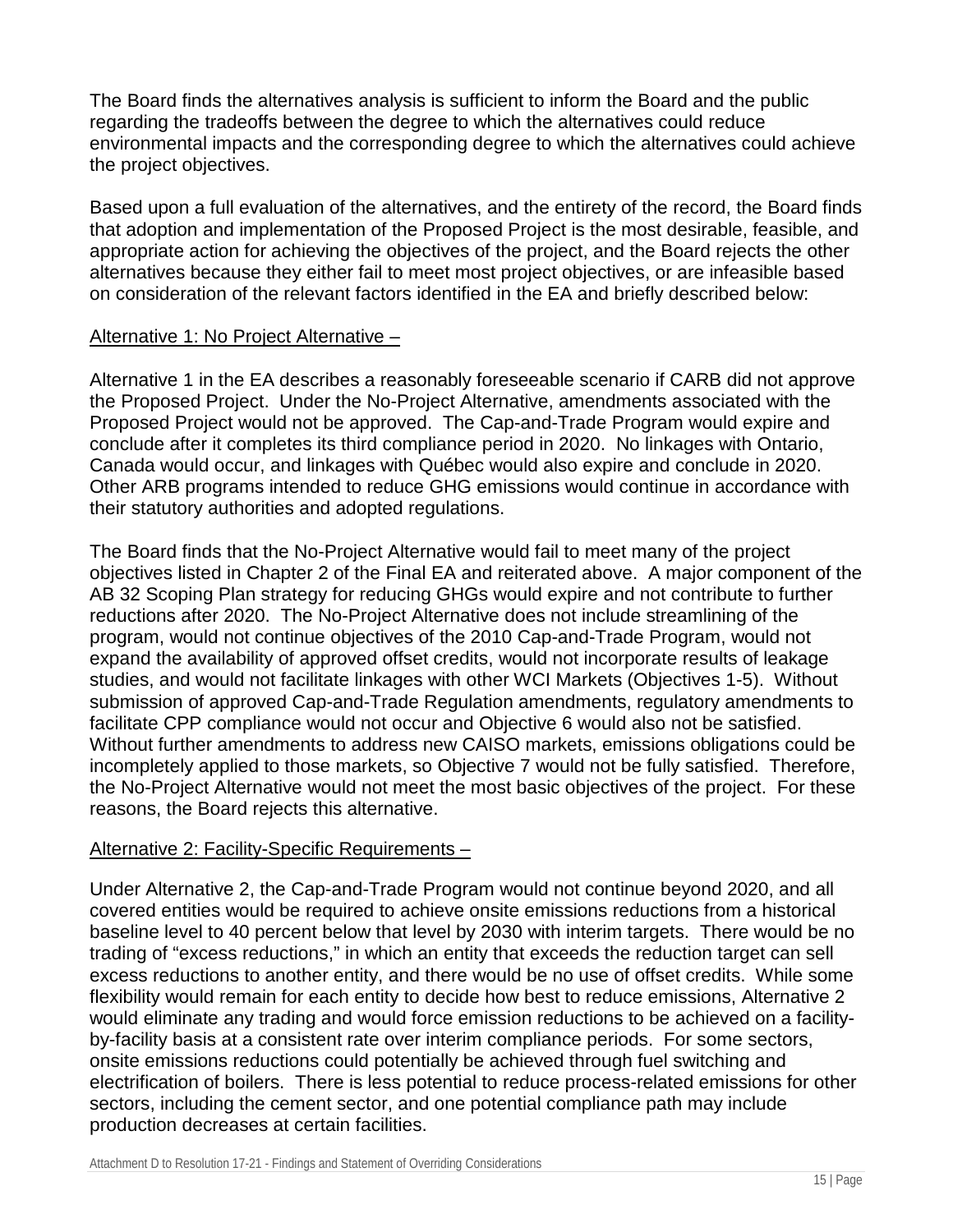The Board finds that this alternative represents an approach to reducing GHG emissions that is not consistent with the current Cap-and-Trade Regulation; that is, trading of allowances would not be available. Nonetheless, this alternative could meet objectives related to meeting the 2030 target set by EO B-30-15, and might be able to support compliance with CPP (Objectives 1, 2, and 6) by requiring facility-by-facility reductions if such reduction requirements could be designed to be effective and consistent with federal legal requirements. This approach of facility-level mandates is substantially different than the objective of the Cap-and-Trade Program to, consistent with the mandates of AB 32, incentivize the marketplace to reduce GHG emissions with price signals and an overall declining cap. Because it does not take advantage of market mechanisms, the approach is also likely to be less effective in achieving certain AB 32 objectives, such as cost-containment and minimizing leakage (Objective 1). Because it would not amend the Cap-and-Trade Regulation, as it is currently implemented, it would not be consistent with the objective of streamlining the program (Objective 3). In addition, removing the trade component would make the regulation inconsistent with expansion of available approved offset credits, and facilitation of linkage with other WCI markets (Objectives 2 and 5). Difficulties with addressing imported power under this alternative would also likely result in failure to satisfy Objective 6. Thus, this alternative may not feasibly meet objectives related to the purpose and need of the Proposed Project. Furthermore, it is not clear that CARB would have legal authority to pursue the Facility-Specific Requirements Alternative for all source types, particularly petroleum refineries and oil and gas production facilities. This is because CARB is legislatively mandated to designate the market-based compliance mechanism (here, the Capand-Trade Program) as the rule for reducing GHG reductions from petroleum refineries and oil and gas production facilities, per AB 398. For these reasons, the Board rejects this alternative.

#### Alternative 3: Carbon Fee -

Under Alternative 3, CARB would pursue a carbon fee for sectors that are currently covered by the Cap-and-Trade Program. The primary similarity between a carbon fee and the Capand-Trade Program is that both put a price on GHG emissions, providing an incentive for businesses and individuals to reduce their emissions, in contrast to a command-and-control approach in which government would mandate how much individual entities could emit or what technologies they should use. Alternative 3 incorporates concepts received from the Environmental Justice Advisory Committee regarding potential alternatives to the Cap-and-Trade Program. This alternative includes a fixed cost for each metric ton of carbon emitted, which is priced at the US EPA social cost of carbon of \$36 per metric ton in 2015, increasing to \$50 in 2030. (These values are in 2007 dollars and translate roughly to \$48 and \$57 in 2015 dollars, respectively.) Under Alternative 3, all revenue from this program would be fully returned to California consumers.

The Board finds that Alternative 3 would implement a carbon fee that would provide price certainty, but an uncertain amount of emission reductions. There would be no absolute GHG emissions cap mandated by law, and there would likely be no allowance or offset credit trading as occurred under the Proposed Project. Generally, this alternative is not consistent with the objectives of the Proposed Project to meet GHG emission targets while minimizing costs. Because this alternative would not set a specific emissions cap, there would be no guarantee that the chosen carbon fee would be sufficient to achieve the required GHG emissions reductions to meet 2030 targets set by EO B-30-15. It is also possible that this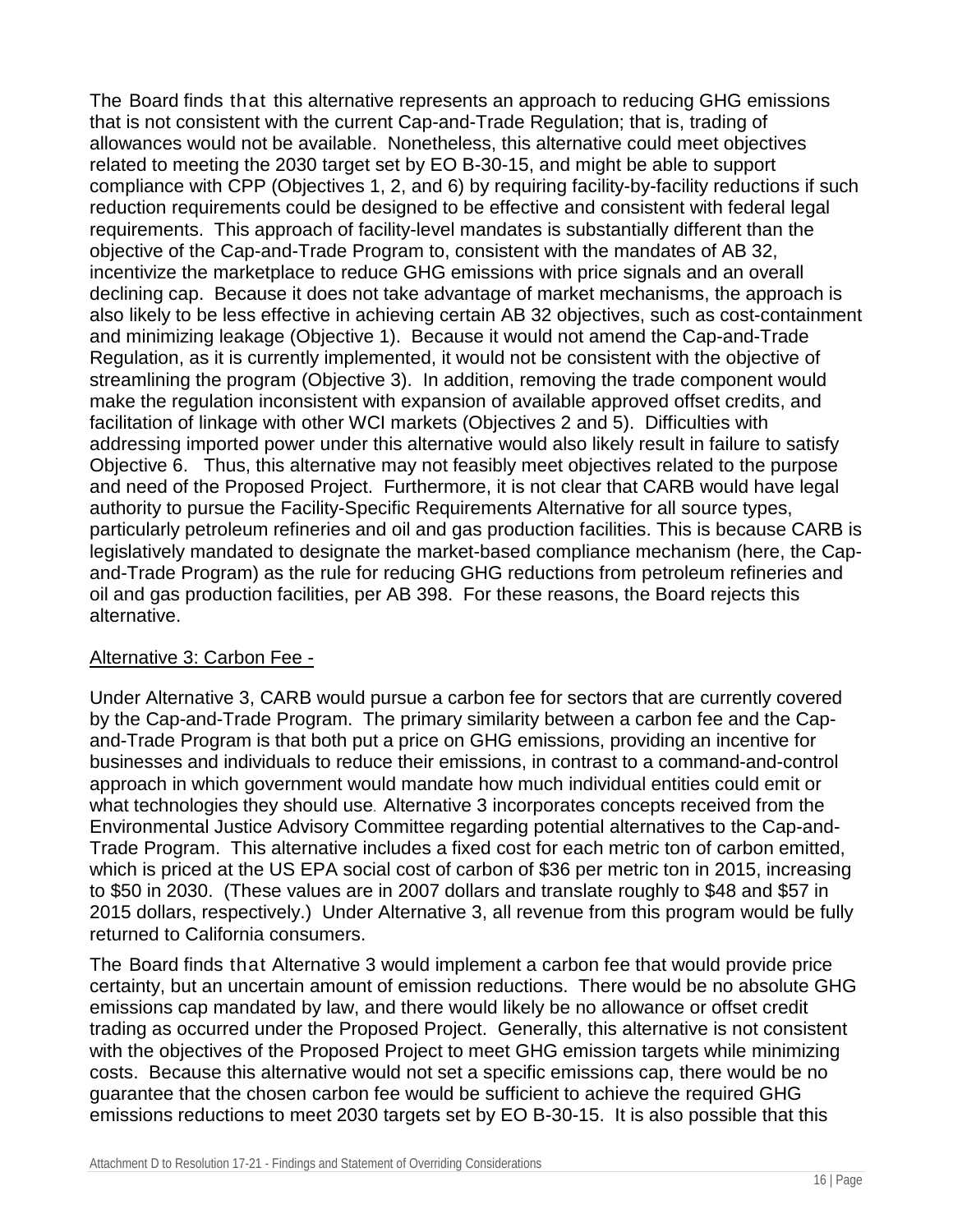alternative could result in overshooting the target at an unnecessarily high cost. Because the primary goal of the Cap-and-Trade Program is to meet GHG emissions targets while minimizing costs, ARB staff believes a cap-and-trade program is a better match to California's goals. (Objectives 1 and 2). While this alternative could offer more price certainty to regulated entities, it would result in less flexibility in achieving the GHG emissions targets since each metric ton of GHG emissions would incur a fee at a specific dollar amount. Because the Cap-and-Trade Program, as it is currently implemented, would no longer exist after 2020, a cap-and-trade program linkage between California and Québec would no longer exist. California would forgo future linkages of this type with other programs, such as the Ontario program (Objective 5). Any potential federal trading system for CPP would also be forgone, therefore California would need to develop an alternate CPP compliance plan; though the form of any such plan is speculative, it likely would have to be in addition to the fee in this alternative, and so could add additional regulatory complexities and costs, thereby potentially not most effectively fulfilling the CPP compliance objective (Objective 6). Alternative 3 would also not be consistent with the objective of streamlining the Cap-and-Trade Program, since it would result in an entirely new program (Objective 3). Furthermore, it is not clear that CARB would have legal authority to pursue the Carbon Fee Alternative for all source types, particularly petroleum refineries and oil and gas production facilities. This is because CARB is legislatively mandated to designate the market-based compliance mechanism (here, the Cap-and-Trade Program) as the rule for reducing GHG reductions from petroleum refineries and oil and gas production facilities, per AB 398. For these reasons, the Board rejects this alternative.

# **STATEMENT OF OVERRIDING CONSIDERATIONS**

CARB expects that many of the significant adverse impacts identified in the EA will be avoided or mitigated; however, since uncertainty exists as to the extent of mitigation that other agencies will require at the site- and project-specific level, the Board is conservatively considering the impacts to be potentially significant and unavoidable. The Board finds that despite the potential for adverse environmental impacts associated with the Proposed Project, other benefits of the proposed actions are determined to be overriding considerations that warrant approval of the Proposed Project and outweigh and override its unavoidable significant impacts. Each benefit set forth below constitutes an overriding consideration warranting approval of the project, independent of the other benefits, despite each and every unavoidable impact. These benefits include:

- 1. Reducing greenhouse gas emissions, thereby benefitting the environment and current and future generations;
- 2. Benefitting statewide health through the reduction of co-pollutants by complementing and supporting California's existing efforts to reduce criteria and toxic air pollutants;
- 3. Providing a program that complements other Scoping Plan measures, such as standards for cleaner vehicles, low-carbon fuels, renewable electricity and energy efficiency;
- 4. Providing a firm cap that will decline to levels in 2020 and 2030 designed to ensure that emissions decline over time and, in conjunction with other climate programs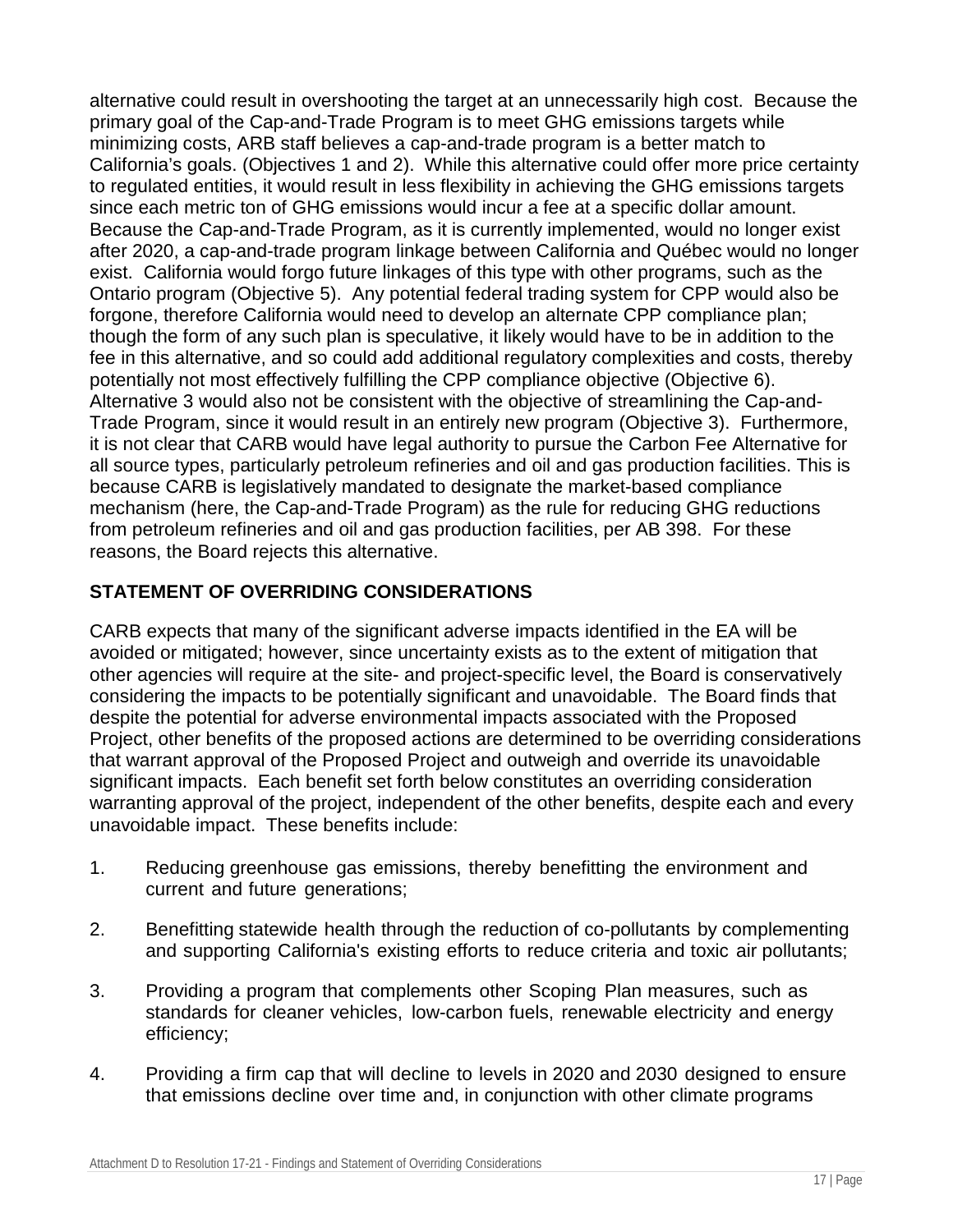identified in the Scoping Plan, providing the highest certainty California achieves the AB 32 GHG emissions target in 2020 and the 2030 target;

- 5. Providing a durable framework that has the potential to provide further GHG reductions beyond the 2020 and 2030 targets;
- 6. Achieving emission reductions in a cost-effective manner by affording covered entities flexibility to seek out and implement the most cost-effective options to reduce emissions;
- 7. Providing a program with proven, long-established design features to minimize emissions leakage and protect California consumers and utility rate-payers;
- 8. Providing a price signal needed to drive long-term investment in cleaner fuels and more efficient buildings and technologies;
- 9. Helping to mitigate the economic consequences of continued reliance on fossil fuels;
- 10. Ensuring emissions associated with new CAISO markets are appropriately accounted for;
- 11. Helping to incentivize additional emissions reductions in non-covered sectors through the implementation of mine methane capture, livestock, ozone depleting substances, forestry, and other approved offset projects;
- 12. Helping to incentivize reforestation and avoided conversion forest projects that will provide for carbon sequestration while resulting in long-term beneficial effects on scenic resources, soil erosion, and loss of topsoil;
- 13. Helping to incentivize further greenhouse gas reduction and mitigation effort through the continuance and expansion of linkage with other programs such as Québec and Ontario;
- 14. Helping to incentivize further greenhouse gas reduction and mitigation effort by providing a program that other jurisdictions will continue to use as a model for their own greenhouse gas reduction and emissions trading programs;
- 15. Providing a mechanism to ensure compliance with federal requirements of the Clean Power Plan;
- 16. Demonstrate to the federal government and to other states that well-designed greenhouse gas reduction programs, including for the power sector, are feasible and appropriate; and
- 17. Providing monies for California Climate Investments, with a focus on investment in disadvantaged communities.